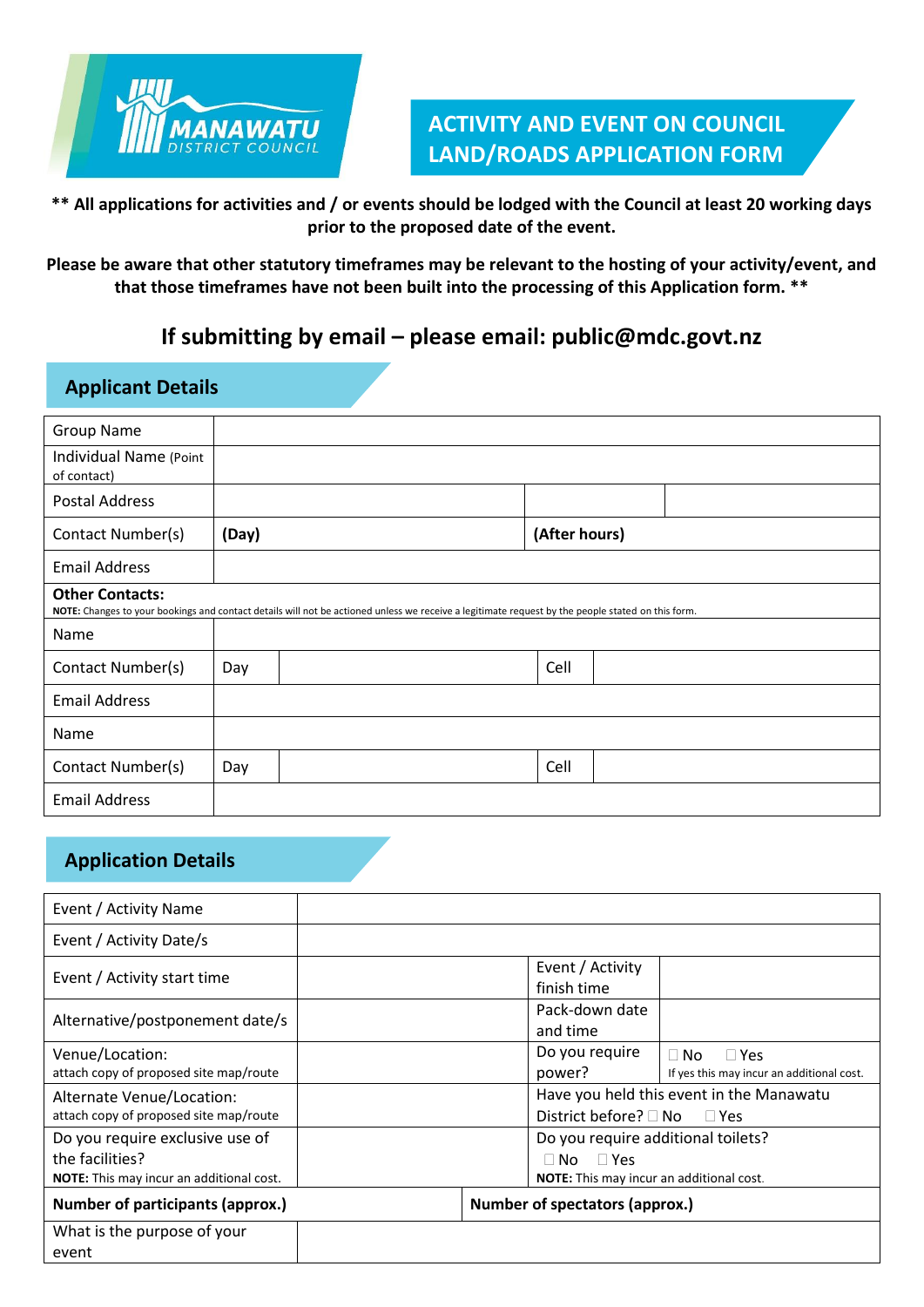| Description of activities: (Please attach copy of your event programme and run sheet if applicable) |
|-----------------------------------------------------------------------------------------------------|
|                                                                                                     |
|                                                                                                     |
|                                                                                                     |
|                                                                                                     |
|                                                                                                     |
|                                                                                                     |
|                                                                                                     |
|                                                                                                     |
|                                                                                                     |
|                                                                                                     |

|                                                               |                                           | Please tick if you will be having any of the following at your events – and fill in the appropriate sections below: |                                                 |                                                                         |  |
|---------------------------------------------------------------|-------------------------------------------|---------------------------------------------------------------------------------------------------------------------|-------------------------------------------------|-------------------------------------------------------------------------|--|
| $\Box$ Alcohol (Alcohol<br>Licensing)                         | Food (Environmental<br>Health)            | Non Food Stalls<br>(Environmental Health)                                                                           | <b>Amplified Sound</b><br>(Planning)            | $\sqcap$ Amusement $\sqcap$<br><b>Devices</b><br>(Environmental Health) |  |
| $\Box$ Fireworks (Compliance)                                 | $\Box$ Temporary<br>Structures (Building) | Drones (Compliance)                                                                                                 | Road Closure<br>(Roading)                       | $\Box$ Car Parking<br>Demands (Roading)                                 |  |
| $\Box$ Advertising<br>Signage (Planning)                      | Animals (Animal<br>Control)               | Need Power or Water<br>(utilities)                                                                                  | <b>Public Liability</b><br>(Property and Parks) | □ Event Safety<br>Plan (Emergency<br>Management)                        |  |
| $\Box$ Council Funding<br>Applications<br>(Community Advisor) | Have<br>NZ Police                         | $\Box$ Ambulance<br>Please provide copies of any correspondence received from these services.                       | $\Box$ Fire Service been advised of your event? |                                                                         |  |
|                                                               |                                           |                                                                                                                     |                                                 |                                                                         |  |

## **Regulatory Requirements**

## **Alcohol, Food, and Trading:**

|                                                   |                                                                    | Tick activities to be undertaken at your event. Where appropriate please provide quantity beside each category                                                                                                                                                                                                                                                                                                                                                                                                                                                                                                                                                                                                                                                                                                     |  |  |
|---------------------------------------------------|--------------------------------------------------------------------|--------------------------------------------------------------------------------------------------------------------------------------------------------------------------------------------------------------------------------------------------------------------------------------------------------------------------------------------------------------------------------------------------------------------------------------------------------------------------------------------------------------------------------------------------------------------------------------------------------------------------------------------------------------------------------------------------------------------------------------------------------------------------------------------------------------------|--|--|
|                                                   |                                                                    | $\Box$ Food Vendors $\Box$ Caterers $\Box$ BBQ or sausage $\Box$ Other stalls $\Box$ Alcohol – see $\Box$ Trading – see sizzle                                                                                                                                                                                                                                                                                                                                                                                                                                                                                                                                                                                                                                                                                     |  |  |
| <b>Food Vendors:</b>                              | least 20 working days prior to the event, with the applicable fee. | The Manawatu District Council accepts all health registrations for mobile vendors from the following Districts: Palmerston North City Council, Rangitikei District<br>Council, Wanganui District Council, Tararua District Council, Horowhenua District Council. Food vendors must provide a copy of their registration certificate to<br>Council and apply for a Temporary Food Stall License with its associated Fee, and have this certificate on them for inspection during the event.<br>Vendors registered with the Manawatu District Council need only advise that they will be at the event, and display there registration during the event.<br>Food Vendors outside of the above areas are required to apply for a mobile vendor permit from the Manawatu District Council. These should be submitted at |  |  |
| <b>Alcohol:</b> $\square$ Supplied $\square$ Sold |                                                                    | Please note that some venues and locations in the Manawatu are subject to Alcohol Controls - refer to the Public Places Bylaw 2015.<br>If you intend to sell or supply alcohol, you will need to apply for a special licence. This must be applied for at least 20 working days before the event.                                                                                                                                                                                                                                                                                                                                                                                                                                                                                                                  |  |  |
|                                                   |                                                                    | Trading: Please include all non-food stall holders and details                                                                                                                                                                                                                                                                                                                                                                                                                                                                                                                                                                                                                                                                                                                                                     |  |  |
|                                                   |                                                                    |                                                                                                                                                                                                                                                                                                                                                                                                                                                                                                                                                                                                                                                                                                                                                                                                                    |  |  |
|                                                   |                                                                    |                                                                                                                                                                                                                                                                                                                                                                                                                                                                                                                                                                                                                                                                                                                                                                                                                    |  |  |

HASNO: Will LPG gas be being used during the event or activity? □ No □ Yes **NOTE:** Provide a copy of HSNO license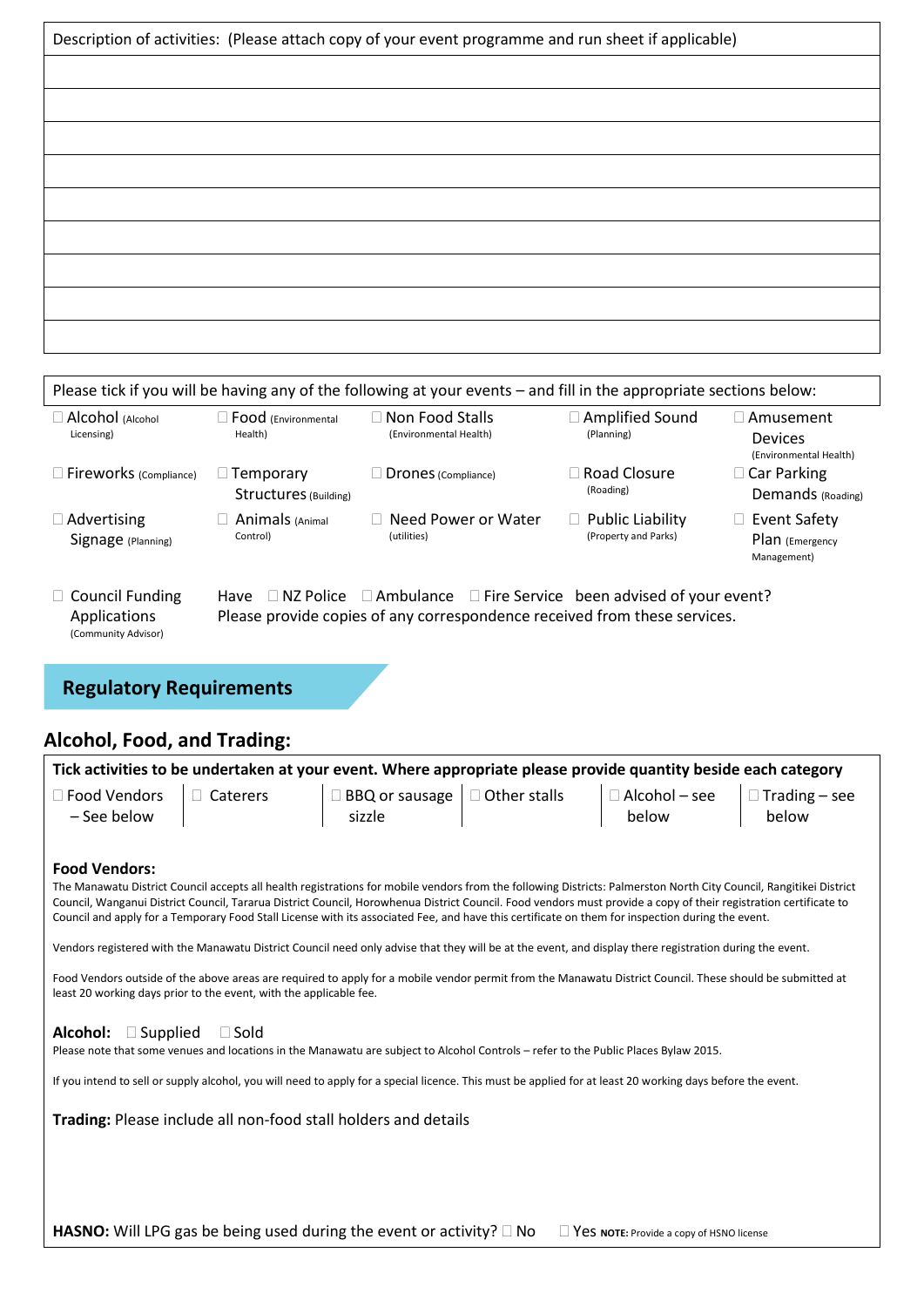#### **Noise:**

| Do you intend to have any of the following:<br>$\Box$ Live band<br>$\sqsupset$ Other Noise Source<br>$\Box$ Megaphones<br>$\Box$ PA<br>$\Box$ DJ<br>Please describe how you intend to manage noise so that it complies with the Manawatu District Plan noise standards<br>for the location of your event. NOTE: To determine what noise standards are applicable please contact Councils Duty Planner at<br>planning@mdc.govt.nz | IVUIJE. |  |  |
|----------------------------------------------------------------------------------------------------------------------------------------------------------------------------------------------------------------------------------------------------------------------------------------------------------------------------------------------------------------------------------------------------------------------------------|---------|--|--|
|                                                                                                                                                                                                                                                                                                                                                                                                                                  |         |  |  |
|                                                                                                                                                                                                                                                                                                                                                                                                                                  |         |  |  |
|                                                                                                                                                                                                                                                                                                                                                                                                                                  |         |  |  |

#### **Amusement Devices:**

| <b>Registration Number</b> | Device | Owner |
|----------------------------|--------|-------|
|                            |        |       |
|                            |        |       |
|                            |        |       |
|                            |        |       |

**NOTE:** Please provide a copy of the current Certificate of Registration with this application.

**NOTE:** Please note that a copy of the Certificate of Registration is to be on site at the time of inspection.

#### **Fireworks:**

| Do you intend to have any fireworks or special effects? |
|---------------------------------------------------------|
| Please describe                                         |
|                                                         |
|                                                         |
|                                                         |
|                                                         |
|                                                         |
|                                                         |

### **Temporary Structures:**

|                         | Please provide quantity and dimensions beside each structure, or attach additional sheet detailing structures: |                        |  |
|-------------------------|----------------------------------------------------------------------------------------------------------------|------------------------|--|
| $\Box$ Marquees / tents |                                                                                                                | $\Box$ Small gazebo    |  |
| $\Box$ Stage/s          |                                                                                                                | Temporary stands       |  |
| $\Box$ Access ramps     |                                                                                                                | $\Box$ Lighting towers |  |
| $\Box$ Fencing          |                                                                                                                | $\Box$ Other           |  |
| $\Box$ Signage          |                                                                                                                |                        |  |

**Note:** Not all building work requires a building consent, please refer to Building Work that does not require a building consent at *[http://www.building.govt.nz/projects-and-consents/planning-a-successful-build/scope-and-design/check-if-you-need-consents/building-consent-exemptions-for-low](http://www.building.govt.nz/projects-and-consents/planning-a-successful-build/scope-and-design/check-if-you-need-consents/building-consent-exemptions-for-low-risk-work/schedule-1-guidance/)[risk-work/schedule-1-guidance/](http://www.building.govt.nz/projects-and-consents/planning-a-successful-build/scope-and-design/check-if-you-need-consents/building-consent-exemptions-for-low-risk-work/schedule-1-guidance/)* .

**NOTE:** Where a building consent is required please allow at least 20 working days before the event to obtain your consent documentation.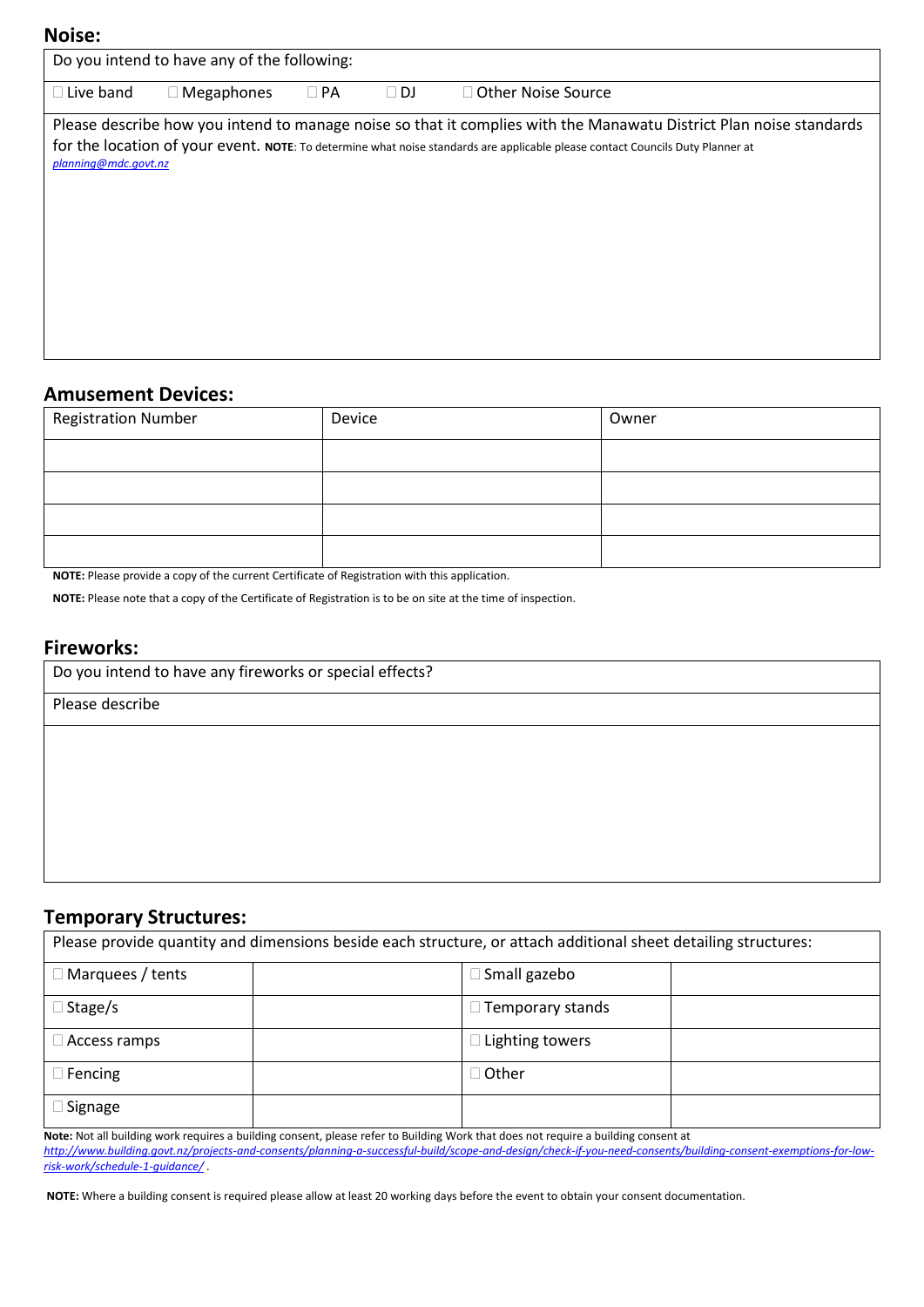#### **Drones:**

| <b>Drones:</b>                                                                                                                  |                                                                              |                                                |           |                                                                                                                                                               |
|---------------------------------------------------------------------------------------------------------------------------------|------------------------------------------------------------------------------|------------------------------------------------|-----------|---------------------------------------------------------------------------------------------------------------------------------------------------------------|
| Location                                                                                                                        |                                                                              |                                                |           |                                                                                                                                                               |
|                                                                                                                                 | Please attach a map or plan if covering more than 5 properties               |                                                |           |                                                                                                                                                               |
| Type of UAV:                                                                                                                    | $\Box$ Drone<br>$\square$ Plane                                              | $\Box$ Helicopter                              |           | $\Box$ Other (please specify)                                                                                                                                 |
| Weight of UAV:                                                                                                                  |                                                                              | $\Box$ Under 15 Kg – apply to the Council only |           |                                                                                                                                                               |
|                                                                                                                                 | Council                                                                      |                                                |           | $\Box$ 15-25 Kg – you must obtain approval from Model Flying New Zealand before applying to the                                                               |
|                                                                                                                                 |                                                                              |                                                |           | $\Box$ Over 25 kg – you must apply to the CAA before applying to the Council                                                                                  |
|                                                                                                                                 | What is the reason for using the UAV?                                        |                                                |           |                                                                                                                                                               |
|                                                                                                                                 |                                                                              |                                                |           |                                                                                                                                                               |
|                                                                                                                                 |                                                                              |                                                |           |                                                                                                                                                               |
| Declaration: I/We                                                                                                               |                                                                              |                                                |           |                                                                                                                                                               |
|                                                                                                                                 | (insert name)                                                                |                                                |           | declare that I/We have read, understood, and will comply with<br>the CAA Rules Part 101 when operating the drone/when supervising the operation of the drone. |
|                                                                                                                                 |                                                                              |                                                |           |                                                                                                                                                               |
| Signature:                                                                                                                      |                                                                              |                                                |           | Date:                                                                                                                                                         |
|                                                                                                                                 |                                                                              |                                                |           | NOTE: A copy of the CAA Rules can be found at: https://www.caa.govt.nz/rules/Rule_Consolidations/Part_101_Consolidation.pdf                                   |
|                                                                                                                                 |                                                                              |                                                |           |                                                                                                                                                               |
| <b>Roads:</b>                                                                                                                   |                                                                              |                                                |           |                                                                                                                                                               |
|                                                                                                                                 | Are you going to use any roads or footpaths for your event?                  |                                                | $\Box$ No | □ Yes - provide a traffic management plan                                                                                                                     |
| $\Box$ Yes – contact NZTA for approval, and<br>$\Box$ No<br>Are any State Highways affected by the event?<br>provide to Council |                                                                              |                                                |           |                                                                                                                                                               |
|                                                                                                                                 |                                                                              |                                                |           | How will parking be managed? Please describe the purpose of parking restrictions and include road name/s and                                                  |
|                                                                                                                                 | time/s of restrictions required. Please attach your traffic management plan. |                                                |           |                                                                                                                                                               |
|                                                                                                                                 |                                                                              |                                                |           |                                                                                                                                                               |
|                                                                                                                                 |                                                                              |                                                |           |                                                                                                                                                               |
|                                                                                                                                 |                                                                              |                                                |           |                                                                                                                                                               |
|                                                                                                                                 | Will you need to stop or delay moving traffic on any roads?                  |                                                | $\Box$ No | $\Box$ Yes – please apply for a road closure                                                                                                                  |
| fee.                                                                                                                            |                                                                              |                                                |           | NOTE: All approved road closures require placement of public notices in the newspaper at a cost to the organiser. See Councils Scheduled Fees and Charges for |
|                                                                                                                                 |                                                                              |                                                |           |                                                                                                                                                               |
|                                                                                                                                 |                                                                              |                                                |           |                                                                                                                                                               |
|                                                                                                                                 |                                                                              |                                                |           |                                                                                                                                                               |
| <b>Traffic Management Company:</b>                                                                                              |                                                                              |                                                |           |                                                                                                                                                               |
|                                                                                                                                 |                                                                              |                                                |           |                                                                                                                                                               |
|                                                                                                                                 | Contact Name and Number for Company:                                         |                                                |           |                                                                                                                                                               |
|                                                                                                                                 |                                                                              |                                                |           |                                                                                                                                                               |

## **Advertising Signage:**

| Advertising Signage:                                                                                                                                                   |
|------------------------------------------------------------------------------------------------------------------------------------------------------------------------|
| How will you be promoting your event? $\square$ Flyers/posters $\square$ TV $\square$ Radio $\square$ Internet $\square$ Facebook $\square$ Other                      |
| Please attach any draft promotional material                                                                                                                           |
| NOTE: Council has defined sizes, areas and duration of placement for events signage within the District Plan, you can contact planning@mdc.govt.nz for this<br>advice. |
| Will you be using signage for the event?                                                                                                                               |
|                                                                                                                                                                        |
| Please attach a sheet detailing the likely location of sign/s, dimensions of the sign/s, and duration they will be<br>displayed.                                       |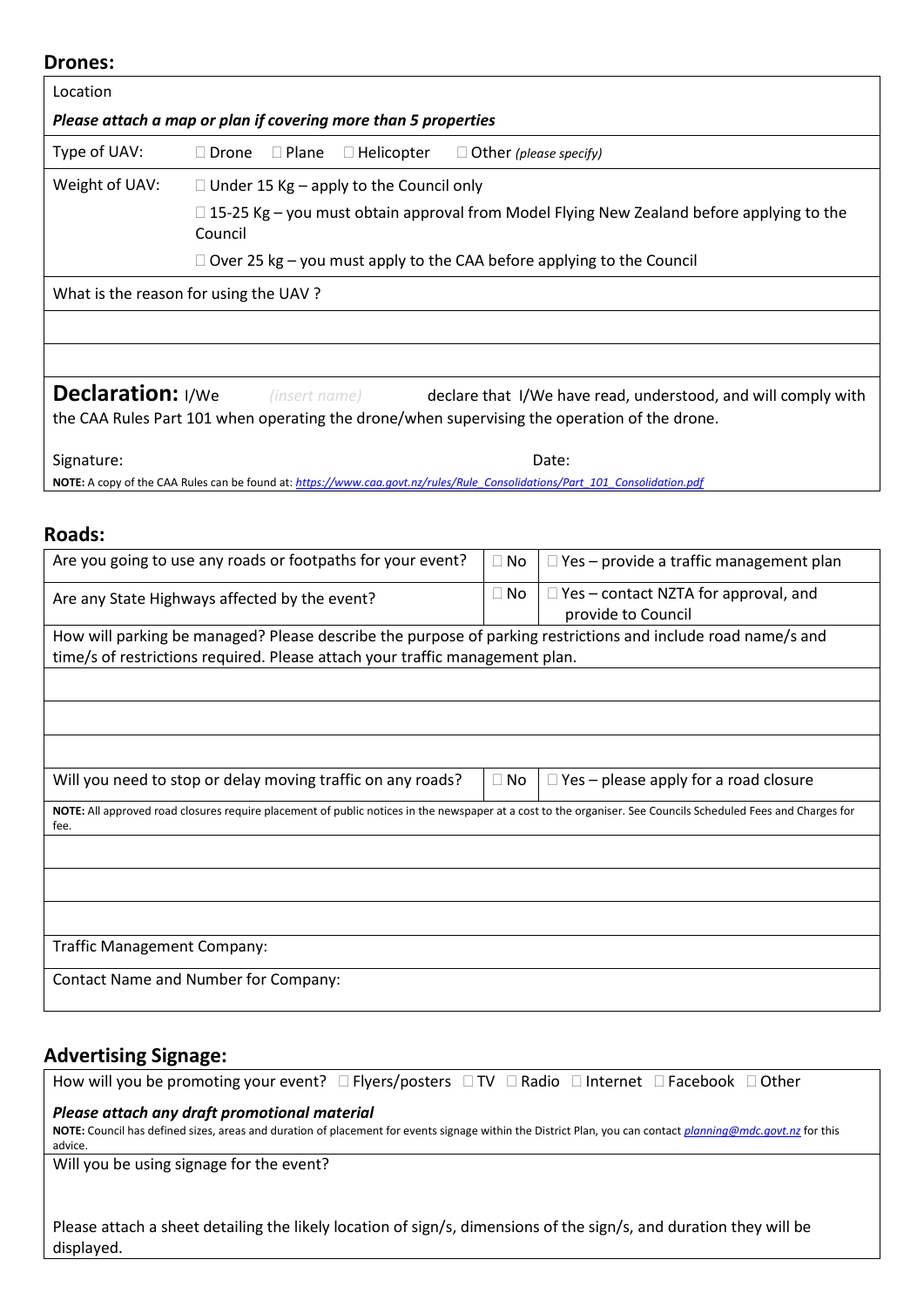| Who will be responsible for the removal of signage associated with the event?                                  |
|----------------------------------------------------------------------------------------------------------------|
| Name:                                                                                                          |
| <b>Contact Details:</b>                                                                                        |
| Do you consent to Council advising the public through its Facebook page of your event?<br>$\Box$ Yes $\Box$ No |

#### **Animals:**

| AIIIIIais.                                                                                                                            |
|---------------------------------------------------------------------------------------------------------------------------------------|
| Will there be any animals at your event? $\Box$ Yes $\Box$ No                                                                         |
| The animals will be : $\square$ in a display $\square$ in a petting zoo $\square$ in a demonstration $\square$ other, please specify: |
| List the species of Animal:                                                                                                           |
|                                                                                                                                       |
|                                                                                                                                       |
|                                                                                                                                       |
|                                                                                                                                       |
| Please describe how the animals welfare needs will be meet for the duration of your event:                                            |
|                                                                                                                                       |
|                                                                                                                                       |
|                                                                                                                                       |
|                                                                                                                                       |

Who is responsible for the animals during the event:

Name

Contact Details

**NOTE:** There are Dog Prohibited Areas within the Manawatu District, applications for exemptions to these areas should be made at least 20 working days prior to the activity or event, with an accompanying fee. All dog owners as defined by the Dog Control Act 1996 shall ensure that all their responsibilities under the Act are met, including all dogs being kept under control at all times.

**Utilities**

Do you need access to potable water?

Do you need access to power?

## **Public Liability**

Events anticipating more than 200 people present should carry both Public Liability and other insurances to protect the event and ticket holders. Public Liability insurance is required for medium to high risk events, to protect the event organiser against claims made by a third party for damage to people or assets.

Please provide proof of your public liability insurance if your event is likely to attract more than 200 people.